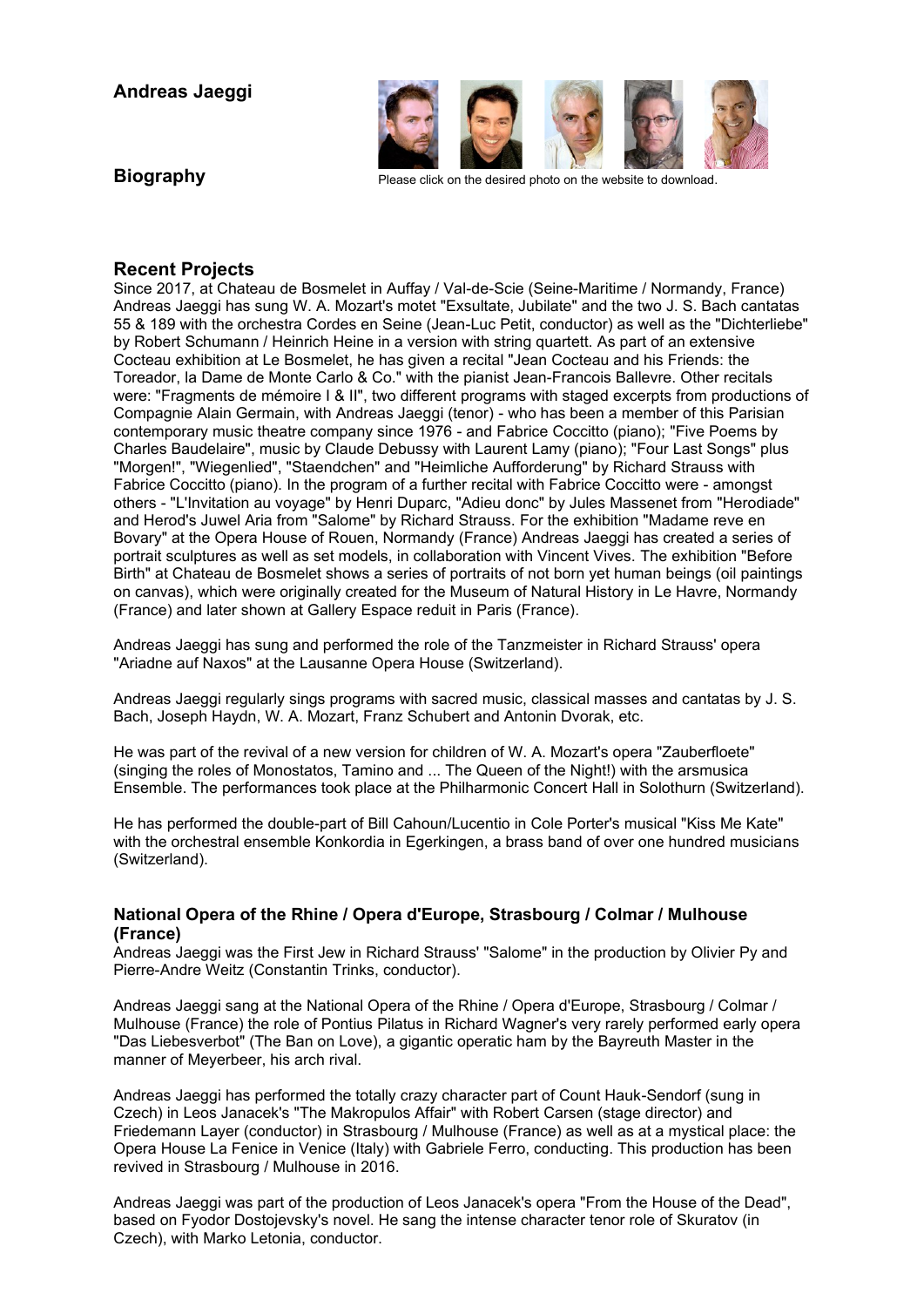At the National Opera of the Rhine / Opera d'Europe and at the Lisbon Opera, he has also performed in "The Excursions of Mister Broucek" and "The Makropoulos Affair" (Janek) by Janacek as well as in "Salome" (Narraboth) by Richard Strauss.

# **National Opera of Paris (France)**

Since 1987, Swiss tenor Andreas Jaeggi has participated in numerous productions of the National Opera of Paris (Garnier / Bastille): "The Master and Margarita" by York Hoeller after Boulgakov's novel (world creation), "Les Noces" by Stravinsky, "tantz-schul" by Mauricio Kagel, "The Seven Deadly Sins" by Brecht / Weill, all at Palais Garnier, the so-called "Old Opera House"; "Fiery Angel" by Prokofiev, "Les Brigands" and "The Tales of Hoffmann" (Spalanzani) by Offenbach, "Mahagonny" (Jack O'Brien) by Brecht / Weill, "Wozzeck" (The Fool) by Alban Berg, "Fledermaus" (Dr. Blind) by Johann Strauss, "Juliette ou La Clef des Songes" by Martinu and "Salome" (Fourth Jew) by Richard Strauss, all at the Bastille.

Andreas Jaeggi's most recent productions at the Bastille were in Robert Wilson's stage production of "Madama Butterfly" (Goro) by Puccini, "Salome" (Fourth Jew) by Richard Strauss, "Werther" (Monsieur Schmidt) by Massenet, including broadcastings for the German-French TV channel Arte as well as the radio station France Musique, and "Billy Budd" (Red Whiskers) by Benjamin Britten.

He has also given a series of recitals for young audiences in the Studio Bastille together with pianists Florent Albrecht and Jean-Francois Ballevre, entitled "The Dream of a Life ... An Opera Singer's Path of Life" with music ranging from Chr. W. Gluck to Edith Piaf.

## **National Opera of Lyon (France)**

Andreas Jaeggi has performed in the National Opera of Lyon's "The Seven Deadly Sins" by Brecht / Weill which then became the official opening production for the Edinburgh International Festival (Scotland).

He was also in Lyon's production of "Luci mie traditrici" by contemporary Italian composer Salvatore Sciarrino.

#### **Dutch National Opera DNO Amsterdam (The Netherlands)**

For the Amsterdam Opera House, Andreas Jaeggi has participated in the productions of Prokoviev's "L'ange de feu" (staging by Andrej Serban), Offenbach's "Les brigand" (staging by Jerome Deschamps and Macha Makaieff) and as Doktor Blind in Johann Strauss' "Fledermaus" (staging by Johannes Schaaf), a part he had previously performed at the National Opera of Paris / Bastille, France (staging by Coline Serrau).

Later, Andreas Jaeggi was back at the DNO De Nederlandse Opera (The Netherlands), Amsterdam Opera House, participating in the Aix-en-Provence Festival production of "Le Rossignol et autres fables / Renard" by Igor Stravinsky (in Russian).

#### **Opera Ireland, Dublin**

For Opera Ireland (Dieter Kaegi, artistic director), Andreas Jaeggi has appeared in the operatic version of "The Silver Tassie", music by Mark-Anthony Turnage, after the famous Irish play by Sean O'Casey. Further productions with Opera Ireland were: "Rheingold" (Mime) by Wagner with the National Youth Orchestra of Ireland, "Jenufa" (Steva) by Janacek, "Magic Flute" (Monostatos) by Mozart and in Andre Previn's operatic adaptation of "A Streetcar Named Desire" (Steve Hubbell), after the play by Tennessee Williams.

#### **Compagnie Alain Germain, Paris (France)**

Since 1976, Andreas Jaeggi is a member of Compagnie Alain Germain. Over the past 30 years, he has participated in most of the creations of this Paris-based contemporary musical theater company, including the productions of Moliere's "Le Bourgeois Gentilhomme" (with original music by Lully) and "The Imaginary Invalid" (with original music by Charpentier) at Chateaux Blois and Chambord, at the Grand Theatre of Reims (France), at the Royal Opera House Covent Garden (Linbury Studio Theatre) and at the Banqueting House of Whitehall, both in London (England). The productions "Champagne Notes" and "Chasse-Croise" have been performed in the baroque French garden as well as in the newly restored vaulted cellar halls of the Museum of Hunting and Nature (Hotel de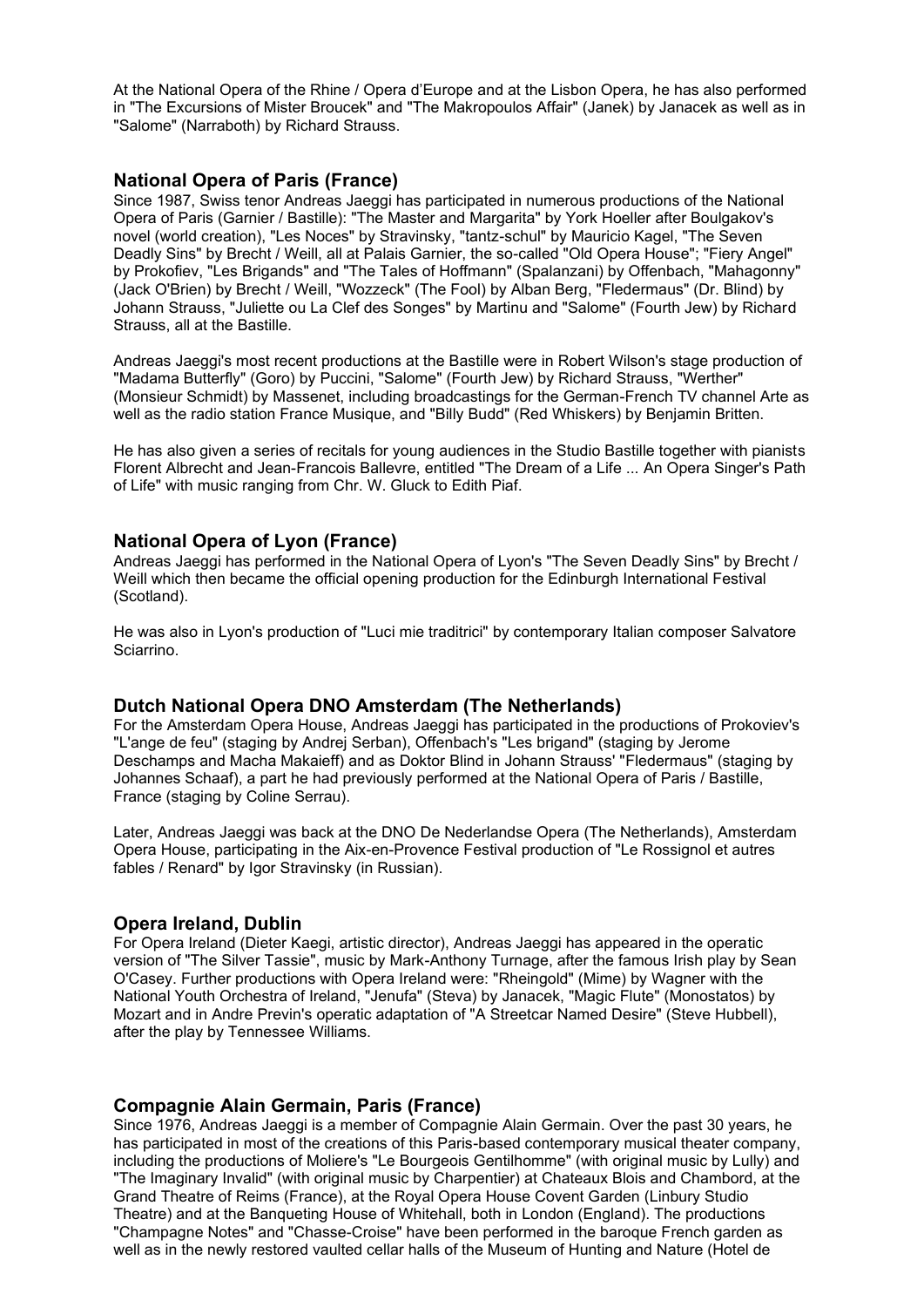Guenegaud and Hotel de Mongelas) in the Marais quarter of Paris as well as in the Champagne region. Andreas Jaeggi has participated in the world creation of Adrienne Clostre's "The Triumph of Virtue" at the Medieval Museum / Thermes and Hotel de Cluny in Paris.

To celebrate the 400th Anniversary of the Hospital Saint-Louis of Paris, Andreas Jaeggi participated in Compagnie Alain Germain's production of "The 400 Beats of Saint-Louis". The 30 performances took place in the Musee des moulages.

He has given a recital in Saint Pierre Aigle, Picardie (France) together with pianist Florent Albrecht entitled "The Dream of a Life ... An Opera Singer's Path of Life" with music ranging from Chr. W. Gluck to Edith Piaf and participated in the "Happening", created by Alain Germain, celebrating the 10 year anniversary of the reopening of the National Museum CNAM.

He has performed a number of French Art Songs in Alain Germain's theatrical production of "Fleurs du Mal" ("Flowers of Evil"), inspired by the poems of Baudelaire with music by Debussy, Faure, Duparc and Charpentier at the Music Festival of Sully (France) in the Loire Valley.

## **English Bach Festival**

Andreas Jaeggi has been a regular guest with the English Bach Festival (Lina Lalandi OBE, founder), for which he has sung the title roles in "Mitridate" by Mozart (Monte Carlo Opera House, Monaco) and "Orphee" by C. W. Gluck (Royal Opera House Covent Garden in London). He has sung the part of Pylades in "Iphigenie en Tauride" by Gluck (Royal Opera House Covent Garden in London) and the lead roles in both "Pygmalion" and "Nais" by Rameau (Queen Elizabeth Hall in London). See also International Music Festivals.

#### **International Guest Appearances**

Andreas Jaeggi has been invited to perform at numerous international opera houses such as the Grand Theatre de Geneva ("The Seven Deadly Sins" and "Mahagonny" by Bertolt Brecht / Kurt Weill, "Fiery Angel" by Prokofiev), the Cologne Opera House ("The Bartered Bride" by Smetana, the world creation of "Gauklermaerchen" by Konzelmann / Ende) and the Deutsche Oper am Rhein Duesseldorf / Duisburg ("The Flying Dutchman" by Wagner, "The Bartered Bride" by Smetana).

Further productions in the past seasons: Carlisle Floyd's operatic version of John Steinbeck's "Of Mice and Men" (Lenny) and "Wozzeck" (The Captain) by Alban Berg at the Nantes Opera House (France), "The Merry Widow" (Camille de Coutancon) by Lehar at the Saint-Etienne and Vichy Opera Houses (France), "Powder Her Face" by Thomas Ades in Nantes and Metz (France), Antwerp and Gent (Belgium), "Falstaff" (Bardolfo) by Verdi for Theater Basel (Switzerland).

He has sung the lead tenor part in the world creation of Georg Kreisler's "Der Aufstand der Schmetterlinge / The Revolution of the Butterflies" at the Sofiensaal in Vienna (Austria).

Andreas Jaeggi has sung the part of The Hunter Mister W. in "The Child and the Night" (in French), a contemporary opera for young audiences by Olivier Balazuc (libretto) and Franck Villard (music) with the ensemble Alterego. First performances took place in Vevey and Geneva (Switzerland).

Andreas Jaeggi has interpreted the role of Spalanzani (sung in French) in "Tales of Hoffmann" by Jacques Offenbach at the Basel Theater (Switzerland), a part he had already sung at the Bastille (in the staging by Roman Polanski).

He has also sung the part of Mime in Richard Wagner's "Rheingold" in a semi-staged version with the Symphony Orchestra Biel Solothurn and he has participated in a new version for children of W. A. Mozart's opera "Zauberfloete" (singing the roles of Monostatos, Tamino and ... The Queen of the Night!) with the arsmusica Ensemble (both in Switzerland).

At the Lisbon Opera (Portugal), he has performed in "The Excursions of Mister Broucek" and "The Makropoulos Affair" (Janek) by Janacek as well as in "Salome" (Narraboth) by Richard Strauss (all productions with OnR).

Also in Lisbon, this time at the Grande Auditorio of the Fundacao Calouste Gulbenkian, he has sung the part of the Watch-Maker Torquemada in the production of Maurice Ravel's "The Spanish Hour" with Laurence Foster (conductor).

Andreas Jaeggi has performed the totally crazy character part of Count Hauk-Sendorf (sung in Czech) in Leos Janacek's "The Makropulos Affair" with Robert Carsen (stage director) and Gabriele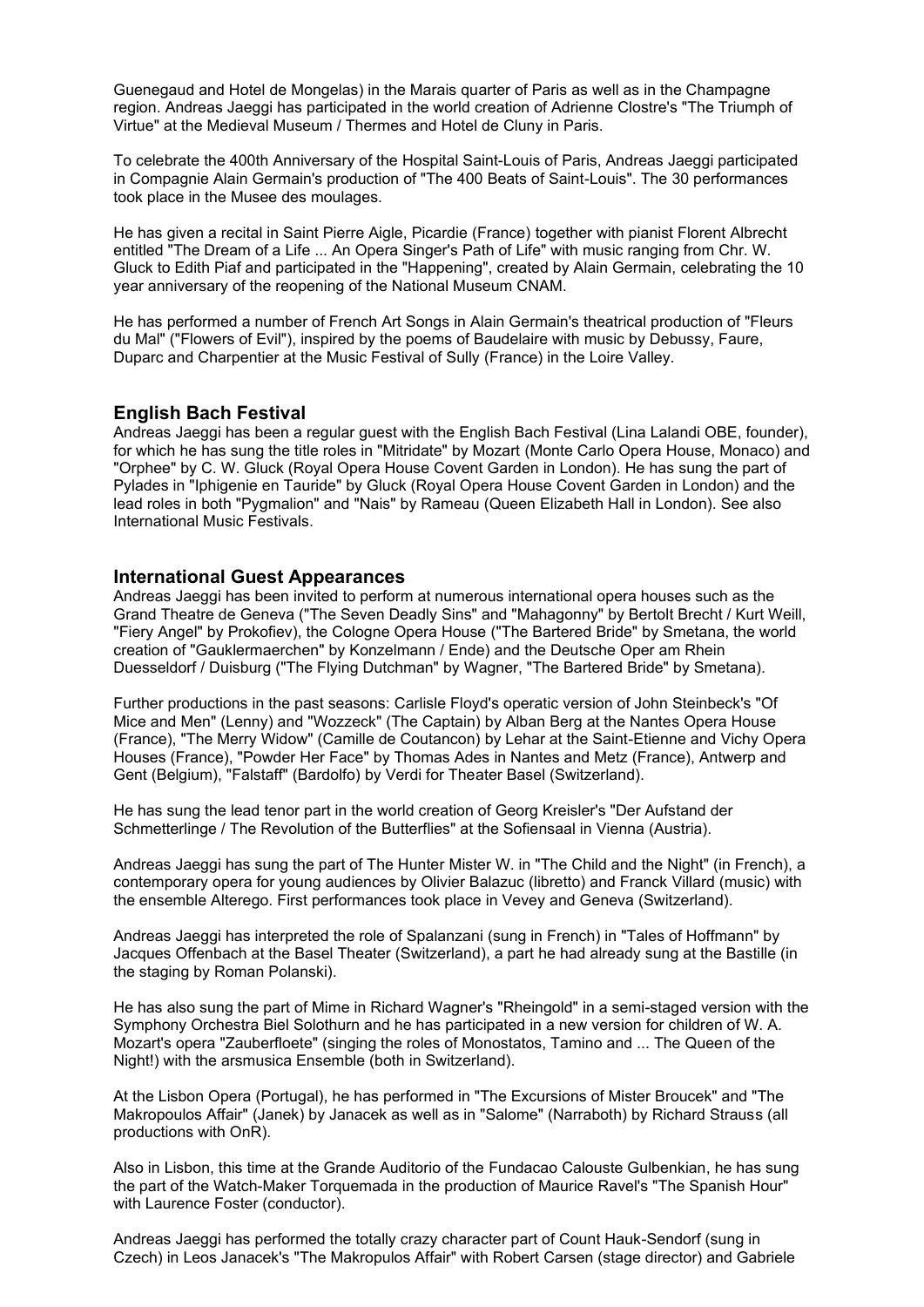Ferro (conductor) at a mystical place: the Opera House La Fenice in Venice (Italy).

## **International Music Festivals**

Andreas Jaeggi has sung for the English Bach Festival the title role in "Orphee" by C. W. Gluck (Herodes Atticus Theater / Athens Festival in Greece, Theater of Charles V at the Alhambra / Festival of Granada in Spain). He has also sung the part of Pylades in "Iphigenie en Tauride" by Gluck (Herodes Atticus Theater / Athens Festival in Greece).

He has performed the part of the Innocent in "Boris Godunov" by Mussorgsky at the Festival of Orange and Monsieur Triquet in Tchaikovsky's "Eugene Onegin" for the Festival Aix-en-Provence, both in France.

Andreas Jaeggi has performed in the National Opera of Lyon's "The Seven Deadly Sins" by Brecht / Weill which was the official opening production for the Edinburgh International Festival (Scotland).

# **Concerts**

Andreas Jaeggi's concert appearances include: "Theodora" by Haendel at the Opera Comique in Paris, "Johnny spielt auf" by Ernst Krenek for Radio France, "The Masonic Cantatas" by Mozart at the TMP Chatelet (Paris), the world creation of "Brot und Spiele" by Guenther Wiesemann with the Symphony Orchestra of Bochum (Germany), "Sprache" by Denis Cohen for the Festival Musica in Strasbourg (France) as well as numerous performances of Mozart's "Requiem" and various Cantatas by J. S. Bach, "Dichterliebe" by Schumann / Heine, "The Diary of One Who Disappeared" by Janacek, Andrew Lloyd Webber's "Requiem", Charles Villiers Stanford's "Stabat Mater" and "The Saviour" (Evangelist) by William Lloyd Webber. He has also recorded the "Faust Cantata" by Alfred Schnittke for the Dutch Radio AVRO. He has sung "Des Engels Anrede" by Klaus Huber with the Ensemble Alternance for the Caen Festival (France).

He has participated in two concert series in Switzerland with arsmusica (Patrick Oetterli, artistic director) with music by the rarely heard post romantic Swiss composers Hans Huber, Emil Munzinger and Alban Roetschi.

A wish which had been on his list since studying with the wonderful singer Prof. Maria Stader was at last fulfilled when he sang the Evangelist in J. S. Bach's Christmas Oratorio with the ensemble arsmusica in Trimbach and Saint Urban (Switzerland).

#### **Visual Art**

Besides his professional career as a classical opera and concert singer, Andreas Jaeggi has uninterruptedly pursued his art work. His interest was first oriented towards photorealism (his fascination for Barbra Streisand resulted in hundreds of drawings and paintings of the iconographic performer) and he was influenced by PopArt. There followed a long period of illustrative realism. Extensive travelling and long stays in Paris, New York and other cities have led Andreas Jaeggi quite naturally towards the theme of cityscapes ("City Impressions"). Later, he was passing through a "Blue Period" which included still lifes, urban architectural views and nudes. Besides continuing the urban impressionist theme, his newest three-dimensional sculptural / installation work as well as his movement studies "Art in Motion" also express Andreas Jaeggi's artistic views.

#### **Exhibitions**

His first solo exhibition took place at the Hilt Art Gallery in Basel (Switzerland). Since then, Andreas Jaeggi has participated in many group exhibitions, one-artist-shows and art fair events at/with: Kunst Raum Riehen (Basel, Switzerland), Hilt Art Gallery (Basel, Switzerland), Gallery Brignoni (Zollikofen / Bern, Switzerland), Cultural Forum Spruetzehuesli (Oberwil Basel-Land, Switzerland), "The Grand and Young of Today" (Paris, France & Luxemburg), arte contemporanea Antonio Battaglia (Milan, Italy), Berliner Kunstprojekt (Berlin, Germany), Gallery Boehner (Mannheim, Germany), Gallery Bertrand Kass (Innsbruck, Salzburg and Vienna, Austria & Luxemburg), Art Larson (Salzburg, Austria), Gallery 473 Broadway (New York) and Agora Gallery SoHo and Chelsea (New York).

Andreas Jaeggi's recent exhibitions were: "Beautiful Views", a one-artist-show of nearly 100 works, at Trafina Private Bank in Basel (Switzerland) and he created over 20 new works for an exhibition at the Museum of Natural History in Le Havre (France) entitled "Before Birth, 5000 Years of Images". For two years, he showed over 40 works in medical surroundings at Dr. Martin Kaufmann's Gastro-Enge